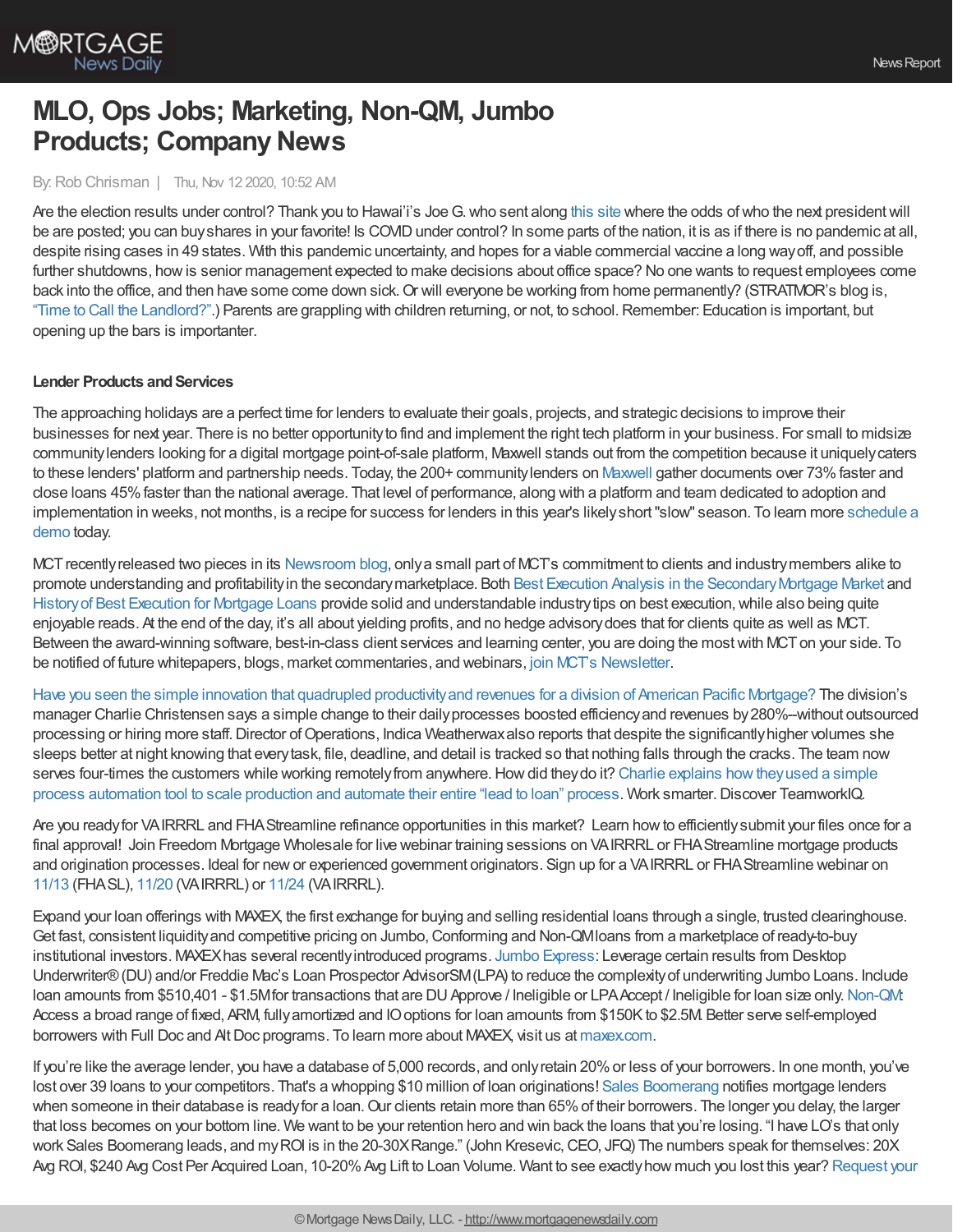

He Made the President's Club While Hospitalized! Here's a true story about the power of [Relationship](https://bit.ly/3dEuD8C) Engagement: On a Mortgage Company's Production Cruise in 2003 a winner slipped near the pool and landed on the back of his head. He was unconscious for 20 minutes, butwhen he woke up, he felt fine. Turns out he wasn't fine. In fact, he almost died and spent a year in the hospital. The crazything is he did \$12 million in production that year. How? He had great relationships, a great assistant, and his marketing was automated. His Realtors and clients had no idea he was even sick. Theycontinued to get great service from his assistant and targeted, personalized marketing from Usherpa. According to the Loan Officer, "Without Usherpa, I'd be out of business." Local [Content](https://bit.ly/2SQeo07) sent to the right people at the right time with the right message: [Usherpa.com](http://bit.ly/33tSnr4).

### **Who's DoingWhat?**

Some will argue that real estate agents believe loan underwriting guidelines should just go away. Underwriting limits the buyer pool, right? Let's not do that. But NAR [presented](https://www.realtor.com/news/real-estate-news/what-a-biden-administration-will-mean-for-housing-finance-reform/) its thoughts on what a Biden Administration means for Freddie Mac and Fannie Mae. Things to keep in mind: a) a full release from conservatorship will require legislation and thatwon't happen under divided government, and b) we'll see how the Supreme Court decides a lawsuit regarding the structure of the FHFA. Manybelieve that the Biden Administration will be in no hurryto recapitalize and release them, given the profits flowing into the U.S.Government and to continue to promote and increase affordable housing mandates.

M&A is still occurring. For example, First Citizens BancShares, Inc. and CIT Group Inc., jointly announced that they have entered into a definitive agreement under which the companies will combine in an all-stock merger of equals to create a top-performing commercial bank. The combined company will operate under the First Citizens name and will trade under the First Citizens ticker symbol FCNCA on the Nasdaq stock market with headquarters in Raleigh, NC.

The 2020 [myCUmortgage](https://www.mycumortgage.com/news/) Annual Awards recognized a record 55 credit unions and loan originators. Awards received included the Purchase Money Lender of the Year: Canton School Employees Federal Credit Union, Canton, Ohio. Originator of the Year: Misty Brown, Desco Federal Credit Union, Portsmouth, Ohio. Lender of the Year: Midwest Community Federal Credit Union, Defiance, Ohio. Additionally, 42 loan originators were individually recognized for each helping over 100 members with home ownership. Receiving the highest individual honor was Tim Muffley, Mortgage Lending Manager with Desco Federal Credit Union in Portsmouth, Ohio. The annual award, the Tim MislanskyBelief Award, recognizes an individual with a credit union who exemplifies former myCUmortgage President Mislansky's belief in the importance of living one's core values atwork, home and in the community.

Mortgage market share continues to shift away from commercial banks and to independent mortgage banks (IMBs). Rocket Companies [reported](https://ir.rocketcompanies.com/news-and-events/press-releases/press-release-details/2020/Rocket-Companies-Announces-Third-Quarter-Results/default.aspx) third quarter numbers this week, including a share repurchase authorization – even though it justwent public! Volume increased 122% year-over-year to \$89 billion, and Rocket reported GAAP net income of about \$3 billion, a 3.4% profit margin. Gain on sale margins were wide at 4.5%.

Speaking of publiclyheld lenders, remember when loanDepotwas going to do an [IPOin](https://www.sec.gov/Archives/edgar/data/1651502/000119312515340417/d53727ds1.htm) 2015? Amemo was sent out saying LDwill give it [another](http://www.secinfo.com/$/SEC/Registrant.asp?CIK=1596242) shot. Afew months ago Bloomberg reported that Anthony Hsieh's and Parthenon Capital Partner's loanDepot (retail, wholesale, and correspondent) was contemplating an IPO that would see it valued at between \$12 billion and \$15 billion, a long way from 2015's \$2.5 billion expected valuation. It recently sold \$500 million in senior notes at a 6.5% coupon.

United [Wholesale](https://www.barrons.com/articles/united-wholesale-mortgage-to-go-public-valued-at-16-billion-51600887661) Mortgage is expected to debut via a special purpose acquisition companythis quarter at a valuation north of \$16 billion. Guild [Mortgage](https://www.barrons.com/articles/mortgage-lender-guild-holdings-falls-below-ipo-price-in-trading-debut-51603384543) went public last month but its private equityfirm owners sold less stock than theyhad planned to sell, and AmeriHome Mortgage and Caliber Home Loans postponed their planned IPOs.

[Redwood](https://ir.redwoodtrust.com/news/) Trust, which alienated many lenders in March with its retreat from buying jumbo loans, reported a strong quarter driven by mortgage banking and an improvement in asset values. Management noted on the quarterlyearnings call that about half the gains in mortgage banking reflected spread tightening. The companyalso sawrising values in the company's investment portfolio, and purchased \$176 million of jumbo loans versus \$155 million in the second quarter. March is a distant memoryapparently, as jumbo rate locks spiked to \$2.1 billion, which suggests higher volume levels in Q4. The companyalso originated \$261 million of business purpose loans (BPL) and \$196 million of SFRloans. The BPL segment contributed a record \$52 million of earnings through both valuation gains on loans in inventoryand origination income. Earlystage delinquencies and forbearances have trended down meaningfully, and the portfolio appears well-positioned in terms of credit.

#### **Capital Markets**

The U.S. presidential election grabbed most of the headlines lastweek (and this week) and proved to be the catalyst for a dip in mortgage